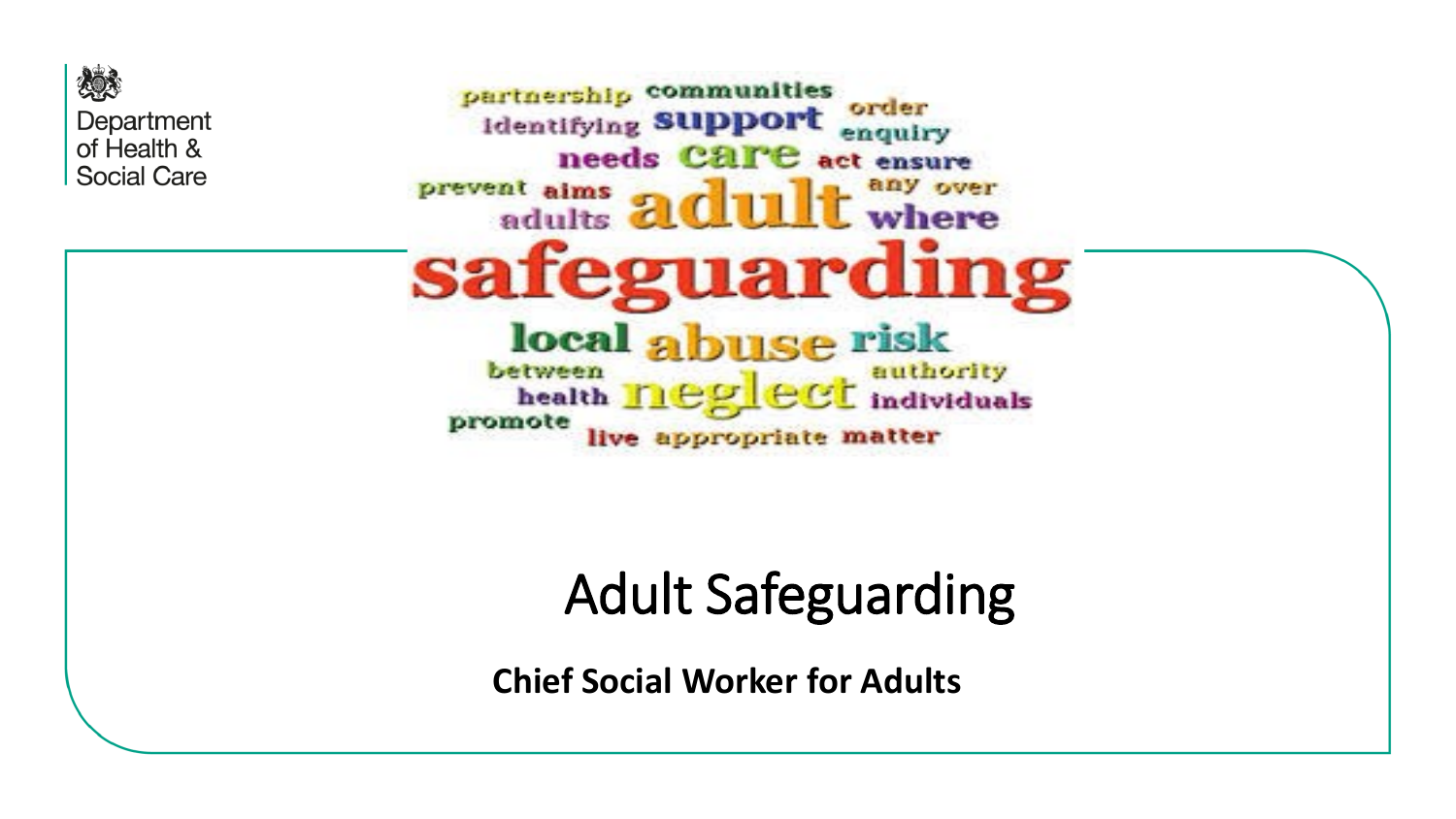

# Who is an adult at risk? (Care Act 2014)

A person aged 18 or older who:

- 1. Has care and support needs
- 2. Is experiencing or at risk of abuse or neglect
- 3. As a result of those care and support needs, is unable to protect themselves from the risk or experience of abuse or neglect.

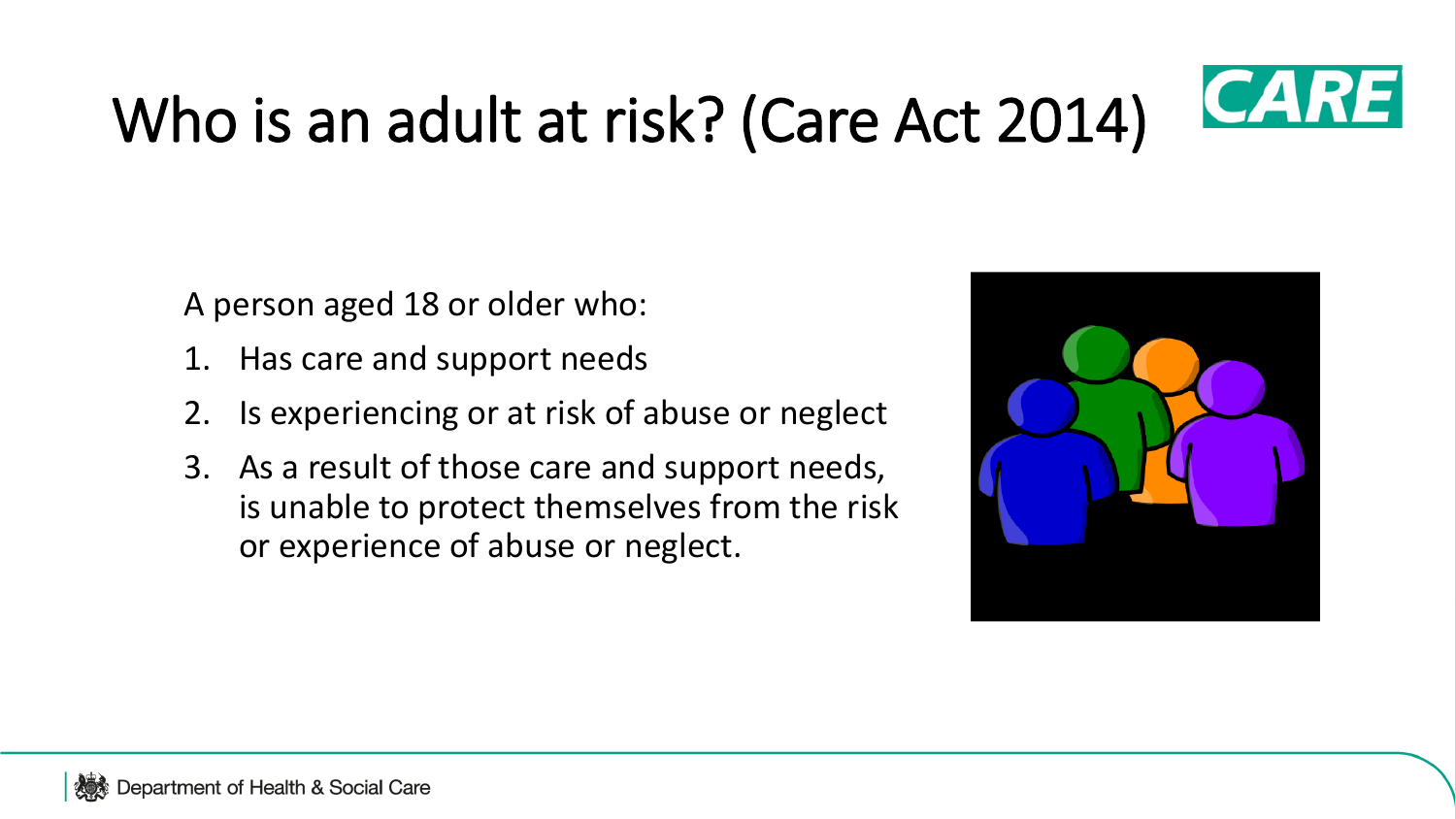#### The six principles of safeguarding

| Empowerment     | Presumption of person led decisions & informed<br>consent          |  |  |
|-----------------|--------------------------------------------------------------------|--|--|
| Prevention      | It's better to take action before harm occurs                      |  |  |
| Proportionality | Proportionate and least intrusive response appropriate<br>to risks |  |  |
| Protection      | Support & representation for those in greatest need                |  |  |
| Partnerships    | Local solutions through services working with their<br>communities |  |  |
| Accountability  | Accountability and transparency in delivering<br>safeguarding      |  |  |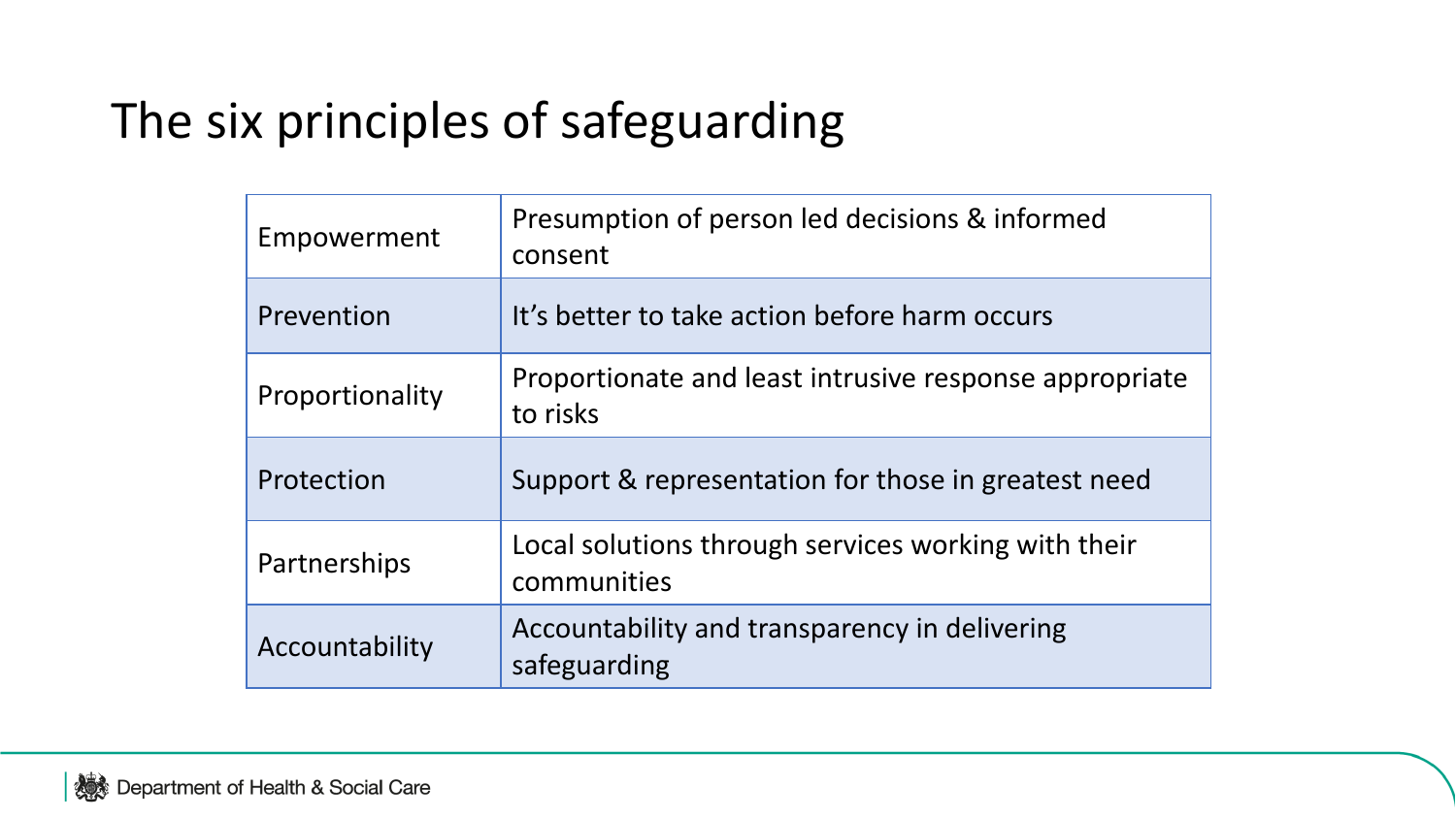## Types of Abuse



| Physical        | Sexual                       | <b>Financial</b>                                | Neglect/acts of<br>omission |
|-----------------|------------------------------|-------------------------------------------------|-----------------------------|
| Psychological   | Organisational               | <b>Self Neglect</b>                             | <b>Modern Slavery</b>       |
| <b>Domestic</b> | Discriminatory/Hate<br>Crime | <b>Coercive and</b><br>controlling<br>behaviour | Spiritual                   |

Department of Health & Social Care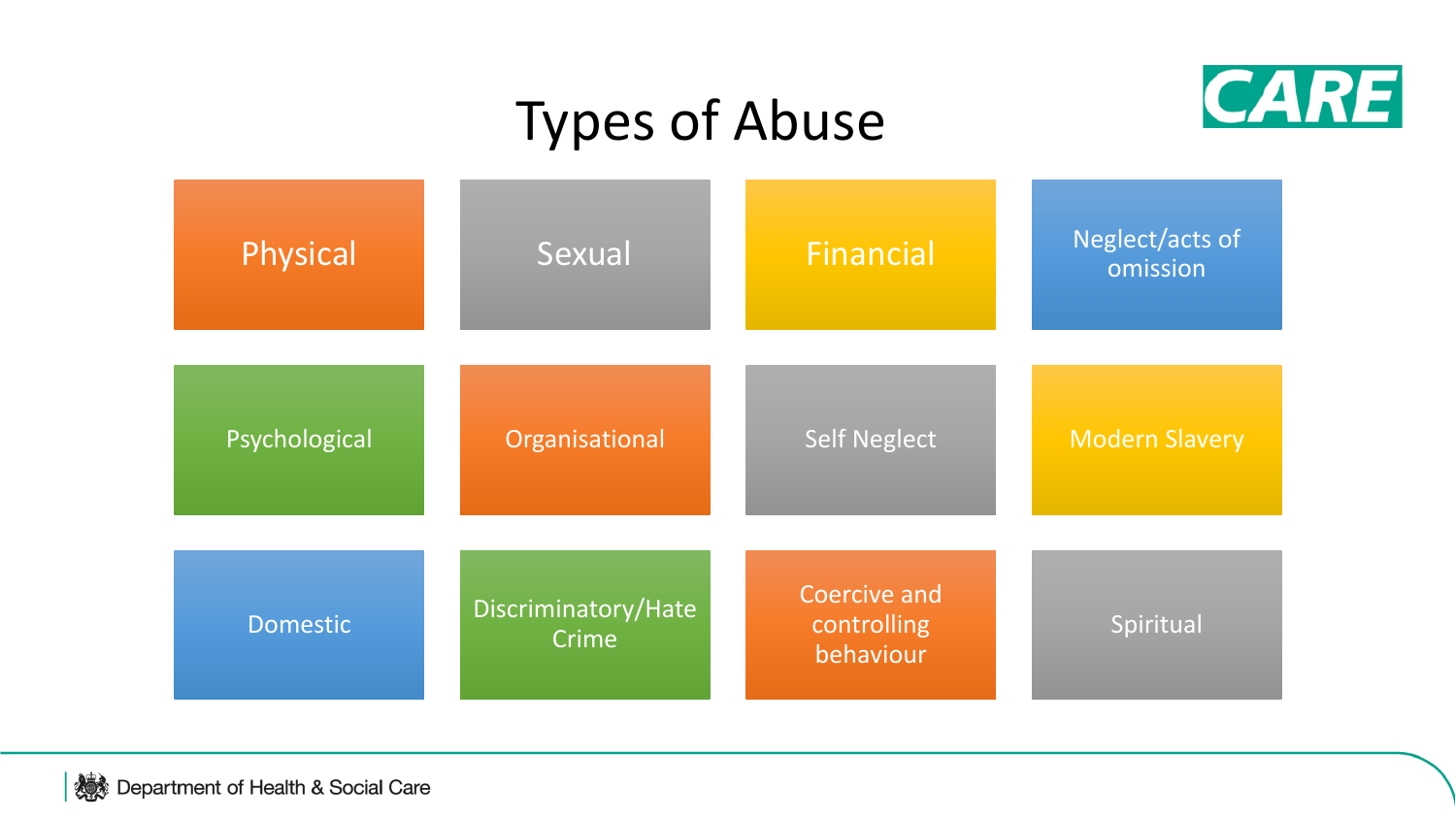## **CARE**

Making Safeguarding' Personal

Safeguarding should be person-led and outcome focused

- Engages people in a conversation about their lives and how they want to support with the safeguarding issue
- Ensures choice and control sits with individual. Where individual wishes have to be overridden they must be told why
- The persons whole well being needs to be considered in context of safeguarding
- Their feelings and wishes are paramount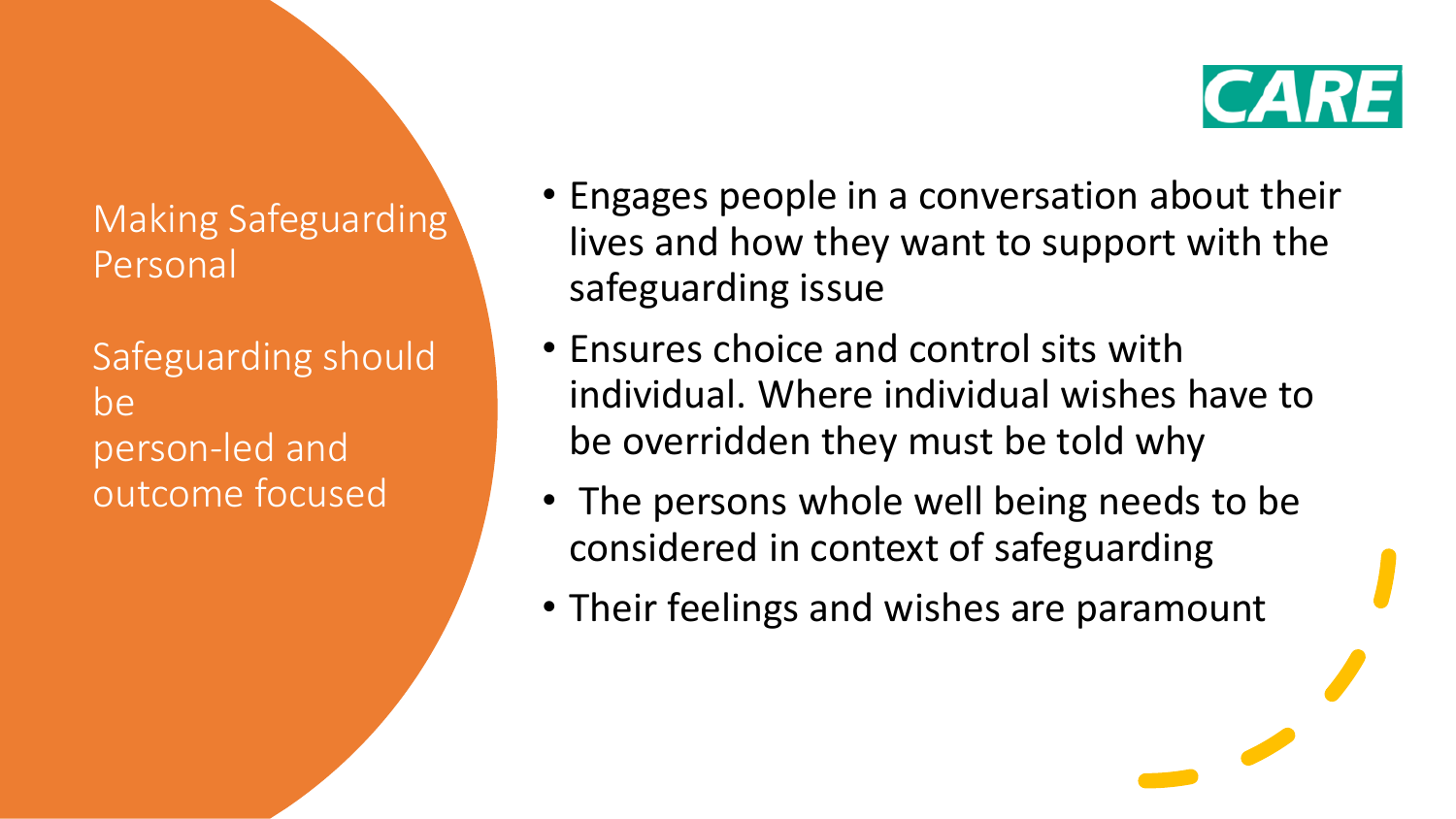### Section 42 - **Safeguarding** enquiries

There is a duty on the local authority to make enquiries or cause others to make enquiries

The section 42 duty will apply to a person with care and support needs whether or not:

- Ordinarily resident in the local authority area
- the local authority is meeting any of those needs **and**
- is experiencing, or is at risk of abuse or neglect and as a result of those needs, is unable to protect him/herself.